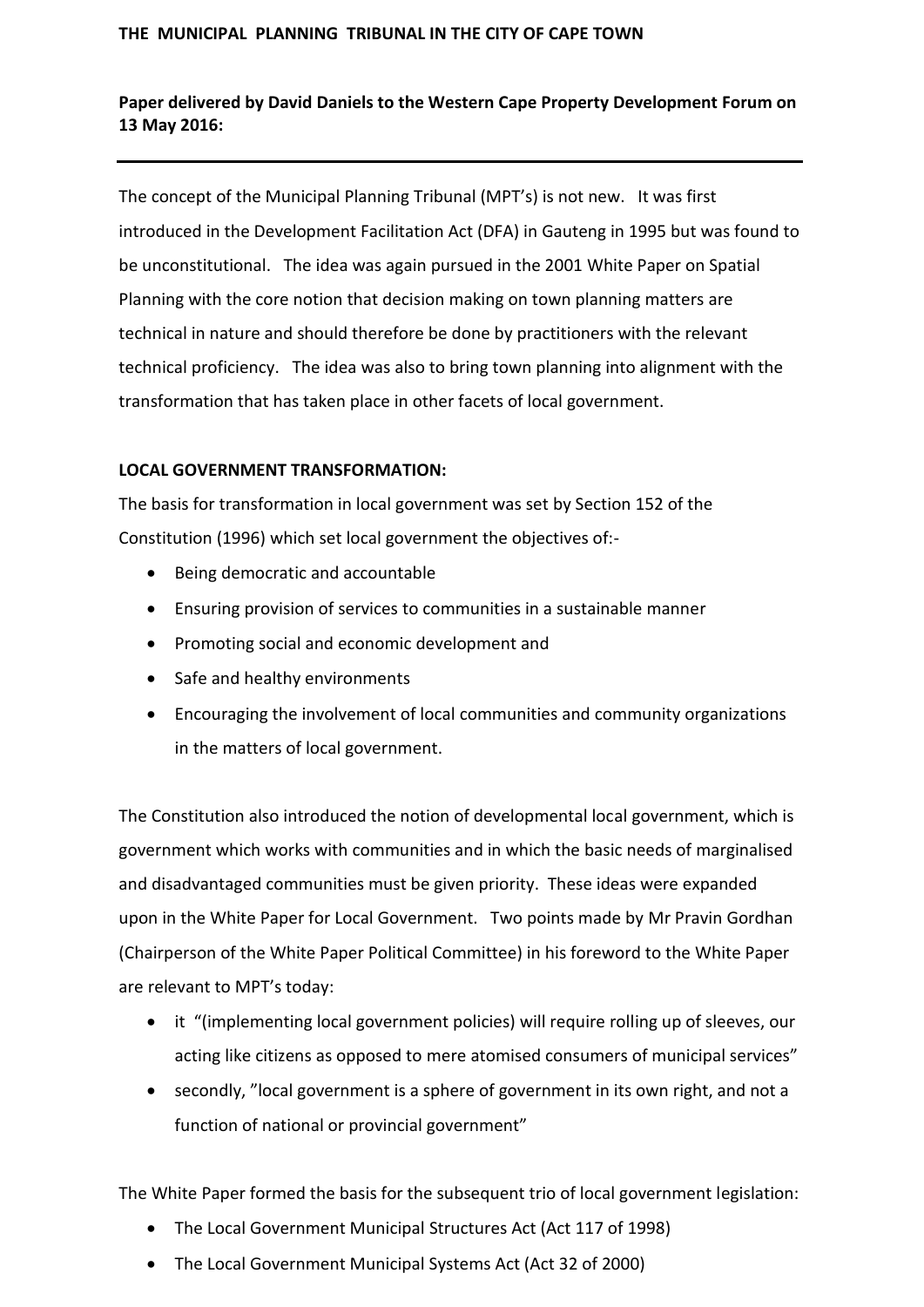The Local Government Municipal Finance Management Act (Act 56 of 2003) (MFMA)

In section 26 ( e) of the Systems Act, municipalities are required to include as a core component of their Integrated Development Plans (IDP's) "a spatial development framework (SDF) which must include the provision of basic guidelines for a land use management system for the municipality".

Since 2000 local governments proceeded to develop their own SDF's with limited or no policy or political guidance or direction. Land use decisions in the Western Cape were still decided in terms of the "old order" Land use Planning Ordinance (LUPO)

# **THE NEW ORDER LEGISLATION:**

These are:

- The Spatial Planning and Land Use Management Act (SPLUMA) (Act 16 of 2013)
- The Western Cape Land Use Planning Act (LUPA) (Act 3 of 2014)
- The City of Cape Town: Municipal Planning By-Law 2015 (MPBL) which in schedule 3 includes the Development Management Scheme (DMS)

Chapter 6 of SPLUMA sets out the legal provision for the establishment of Municipal Planning Tribunals. Some of the key provisions are inter alia:

- The MPT is mandatory every municipality must establish an MPT "in order to determine land use and development applications within its municipal area".
- Certain land use applications may be considered and determined by an official(s) in the employ of the municipality.
- Development applications must be categorised (Council must approve the categories) into those which may be considered by an official and those which must be referred to the MPT.

### **FUNCTIONING OF MUNICIPAL PLANNING TRIBUNALS:**

### **Composition:**

In terms of Section 36(1) of SPLUMA the Municipal Planning Tribunal must consists of officials in the full time service of the municipality and non officials with "knowledge and experience of spatial planning, land use management and land development or the law related thereto".

Councillors are specifically prohibited from being appointed as members of the MPT.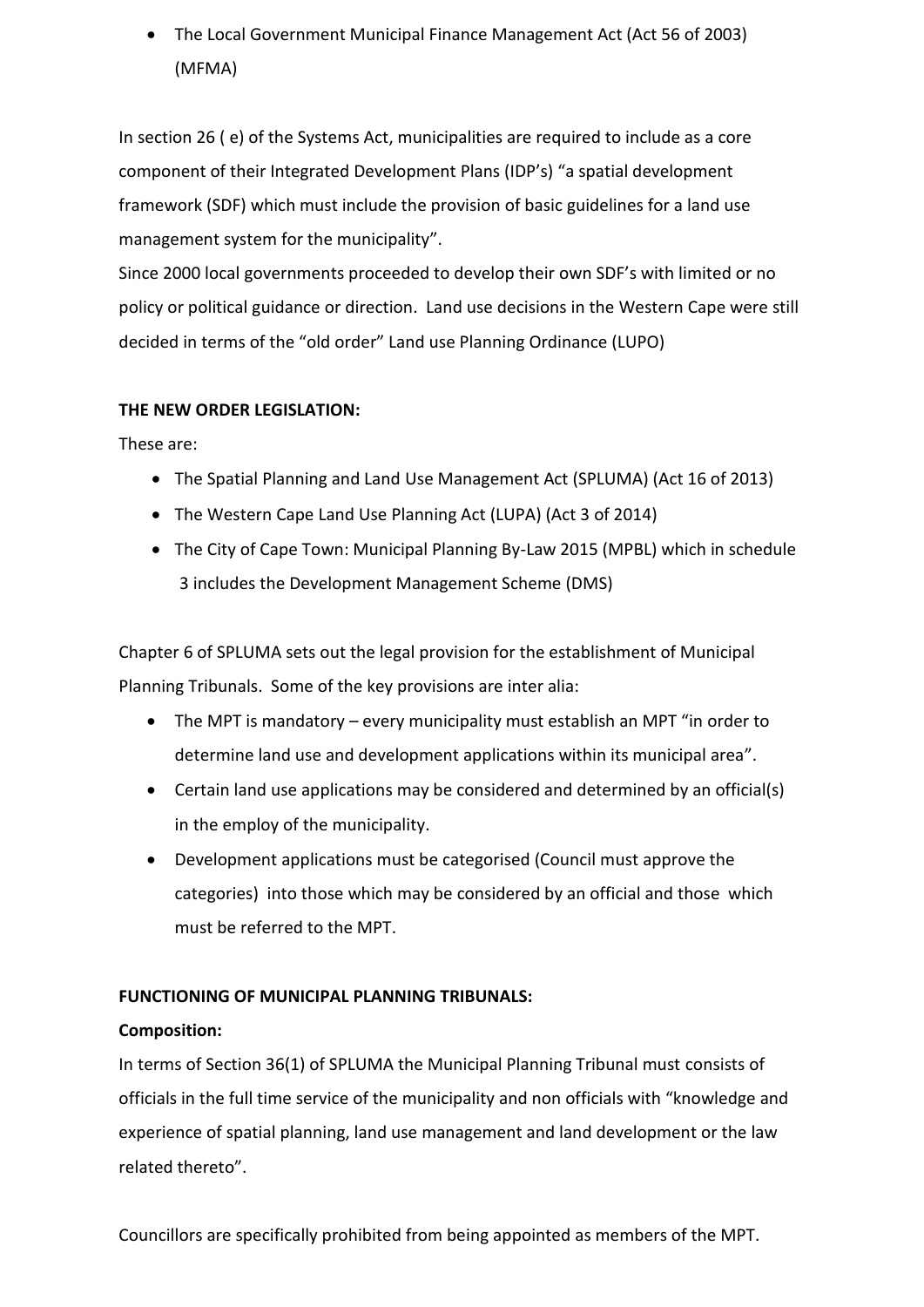The members of the Tribunal must be appointed by the Municipal Council and Council must also designate a Chairperson and a Vice Chairperson. A Tribunal must consists of at least five members, but it may designate at least three members (of which one or more must be a non-official) to hear a matter.

# **Decisionmaking:**

- i) When considering applications, the MPT must be guided by the following developmental principles in Chapter 2 of SPLUMA and Chapter 6 of LUPA. These are:
	- spatial justice:
	- spatial sustainability:
	- the principle of efficiency:
	- the principle of spatial resilience:
	- the principle of good administration:
- ii) Its decision must be consistent with National and Provincial policies. At municipal level the IDP, Spatial Development Framework, district and local plans, social economic, housing transport and engineering policies and strategies.
- iii) All decisions of the MPT must be compliant with environmental legislation.
- iv) Section 99 of the MPB-L sets out the criteria in terms of which MPT decisions must be taken. The MPT must determine whether an application is desirable and in doing so the following issues are relevant
	- Economic impact
	- Social impact
	- Scale of capital investment
	- Compatibility with surrounding uses
	- Impact on external engineering services
	- Impact on safety, health and wellbeing of the surrounding community
	- Impact on heritage
	- Impact on the biophysical environment
	- Traffic impacts, parking, access……
	- Can negative impacts be mitigated.

All of these criteria are open to interpretation and require exercise of judgement. In deciding on a matter, the MPT may impose reasonable conditions to ensure that there are positive outcomes arising from its decisions.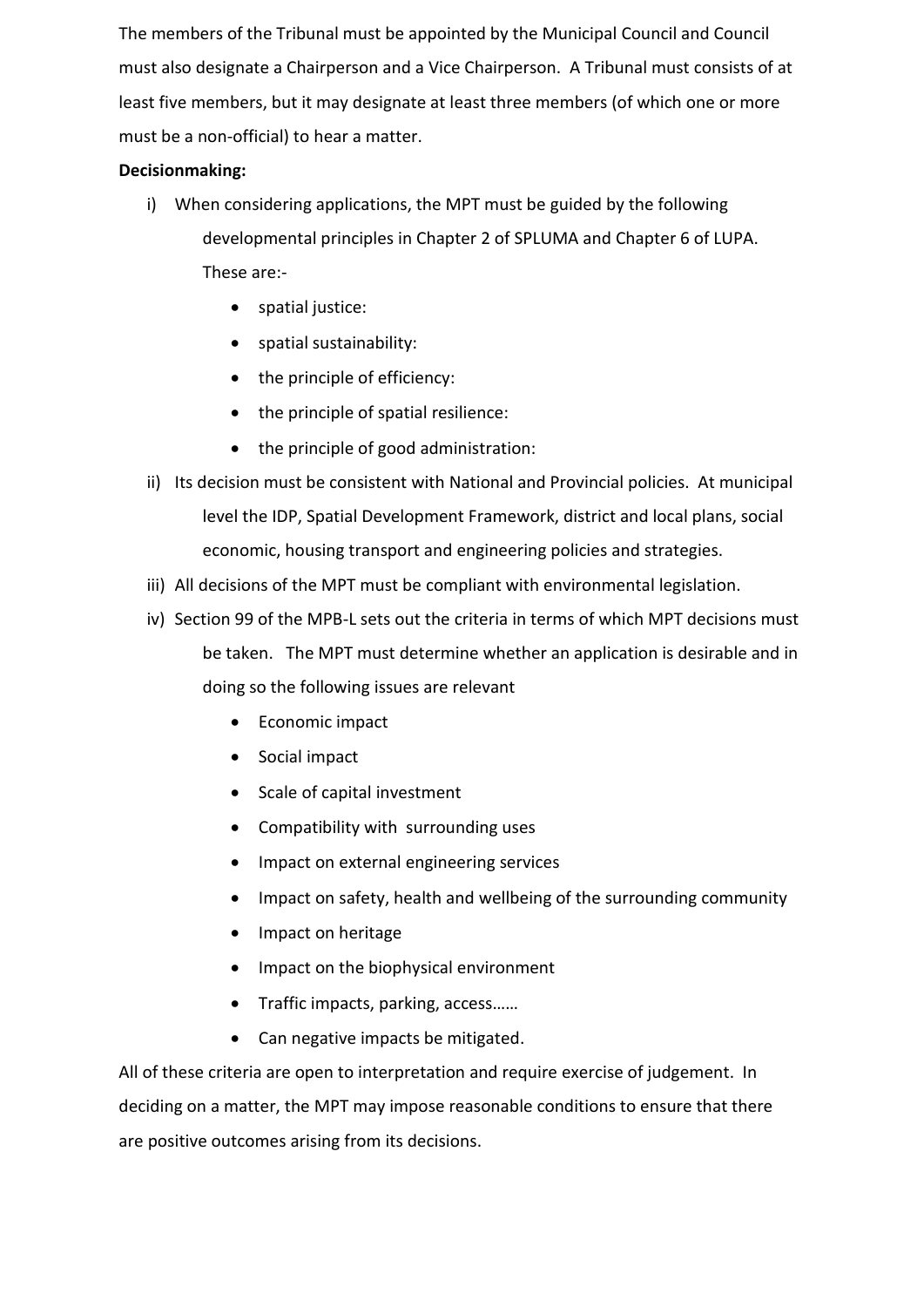## **THE MPT IN THE CITY OF CAPE TOWN**

The City of Cape Town has appointed 21 Town Planners including a Chairperson and a Vice Chairperson strictly in terms of the prescriptions in SPLUMA and the By-Law. Subsequent to the adoption of the By-Law and the appointment of the Tribunal, Council also approved the categorization of applications:

# Category 1: Applications decided by MPT

- 1.1 Restrictive title deed condition amendment, suspension and deletion
- 1.2 Determination of an administrative penalty
- 1.3 Any other application provided for or prescribed ito the by-law
- 1.4 Applications where delegated official elects not to exercise power
- 1.5 Certification or amendment of owners' association constitution
- 1.6 Rezoning
- 1.7 Subdivision
- 1.8 Land consolidation
- 1.9 Consent approval or other permission ito Development Management Scheme
- 1.10 Consent or approval ito, or relaxation of, a restrictive title deed condition where restriction relates to use, subdivision, development rules or design criteria.
- 1.11 Permanent departure
- 1.12 Temporary departure
- 1.13 Amendment, deletion or addition of conditions in respect of an existing approval.

Category 2: Applications decided by authorised official

- 2.1 All applications in category 1.3 and 1.6 to 1.13 above, where there are no public objections and where consistent with policy
- 2.2 Subdivision phasing
- 2.3 Exemption of subdivision from approval ito by-law
- 2.4 Extension of period of validity of previous approval
- 2.5 permission /approval required ito conditions of approval of an application
- 2.6 Correction of zoning map error
- 2.7 Determination of zoning, non-conforming use right or any other matter City may determine ito by-law
- 2.8 Approval, alteration or amendment of a street name or number where a correction is required.
- 2.9 Amendment or cancellation of approved plan of subdivision or general plan.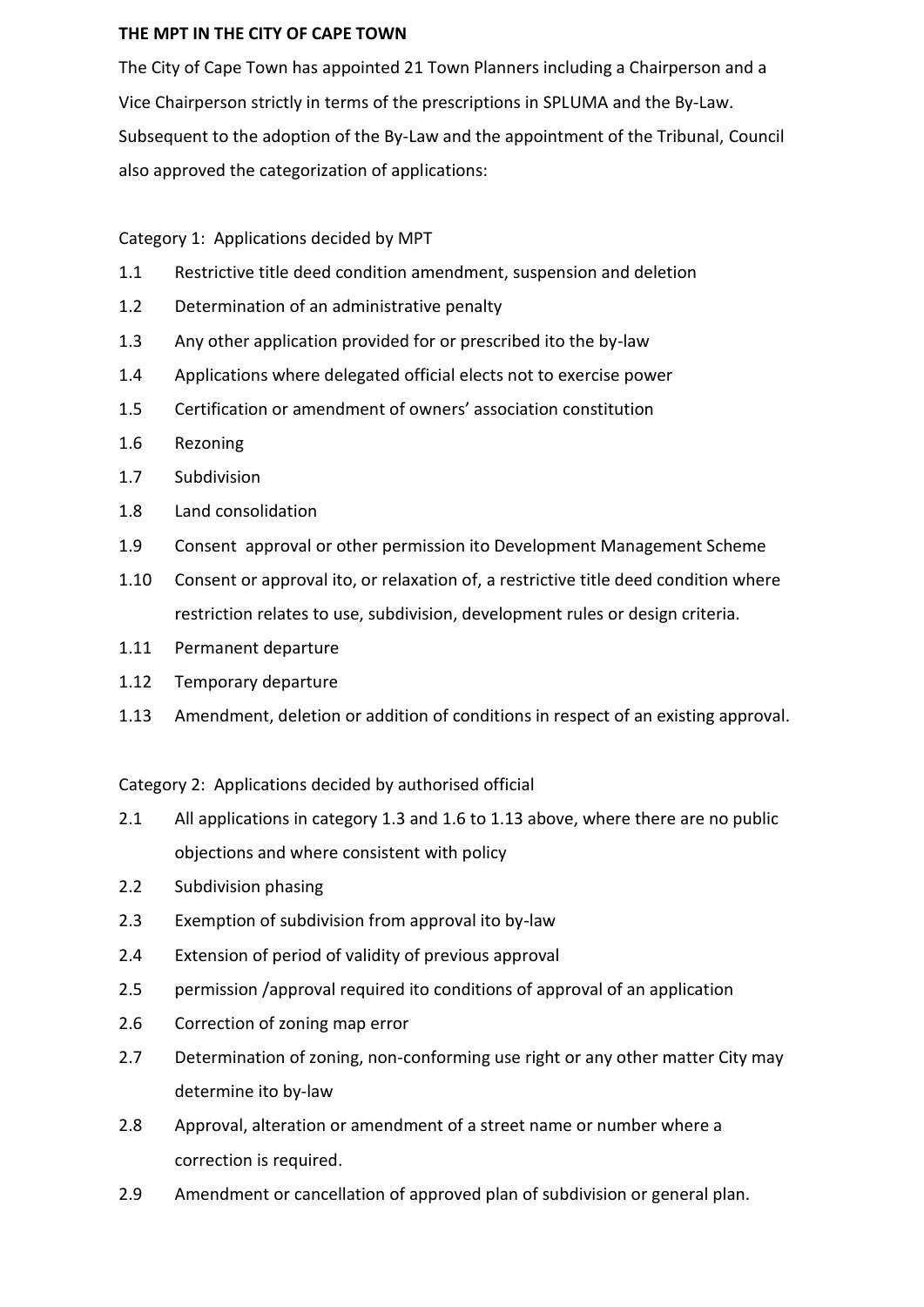Council also adopted a set of rules of procedure for meetings of the MPT. The rules of procedure include a set of guidelines for the conduct of oral hearings.

The MPT has constituted itself into four panels:

- 1. The Northwest (MPT-NW) panel meets in the Goodwood Council Chamber on the first Tuesday of each month and considers applications from the Blaauwberg and Table Bay planning districts
- 2. The Southwest Panel (MPT-SW) meets in the Alphen Council Chamber in Constantia on the second Tuesday of the month for applications from the South Peninsula and Cape Flats planning districts.
- 3. The Northeast Panel (MPT-NE) meets in the Bellville Council Chamber on the third Tuesday of each month to consider applications from the Tygerberg and Northern planning districts.
- 4. The Southeast Panel (MPT-SE) meets in the Strand Council Chamber on the 4<sup>th</sup> Tuesday of each month to deal with applications from the Tygerberg, Khayelitsha, Mitchells Plain and Greater Blue Downs planning districts.

The membership of the panel is rotated and each panel is made up of three external and two internal members (officials of the municipality) Prior to its first meeting, MPT members attended a series of workshops and training sessions on the relevant legislation and Council policies. To ensure good governance, each MPT member has signed the Code of Conduct for MPT members and before each meeting members are asked to sign a declaration and verbally indicate that there is no conflict of interest regarding any matter on the agenda. Members also have to declare that they have read all the documents on the agenda. Members undertake site visits independently and no caucusing or prior discussion of agenda items is encouraged or permitted.

While the panels are now geographically constituted, future panels, should the need arise, could also be constituted on the basis of the expertise and experience of individual panel members.

#### **THE APPEAL MECHANISM**

The legislation in SPLUMA section 51 and regulations section 20 to 30; Municipal Planning By-Law section 108 and 109, makes provision for the establishment of an appeal body and an appeal process. In the City of Cape Town, the Executive Mayor is the appeal authority and the Mayor has set up an Advisory Panel (Section 151 of MPB-L) to advise her on appeals against decision taken by the authorised official(s) or the MPT. The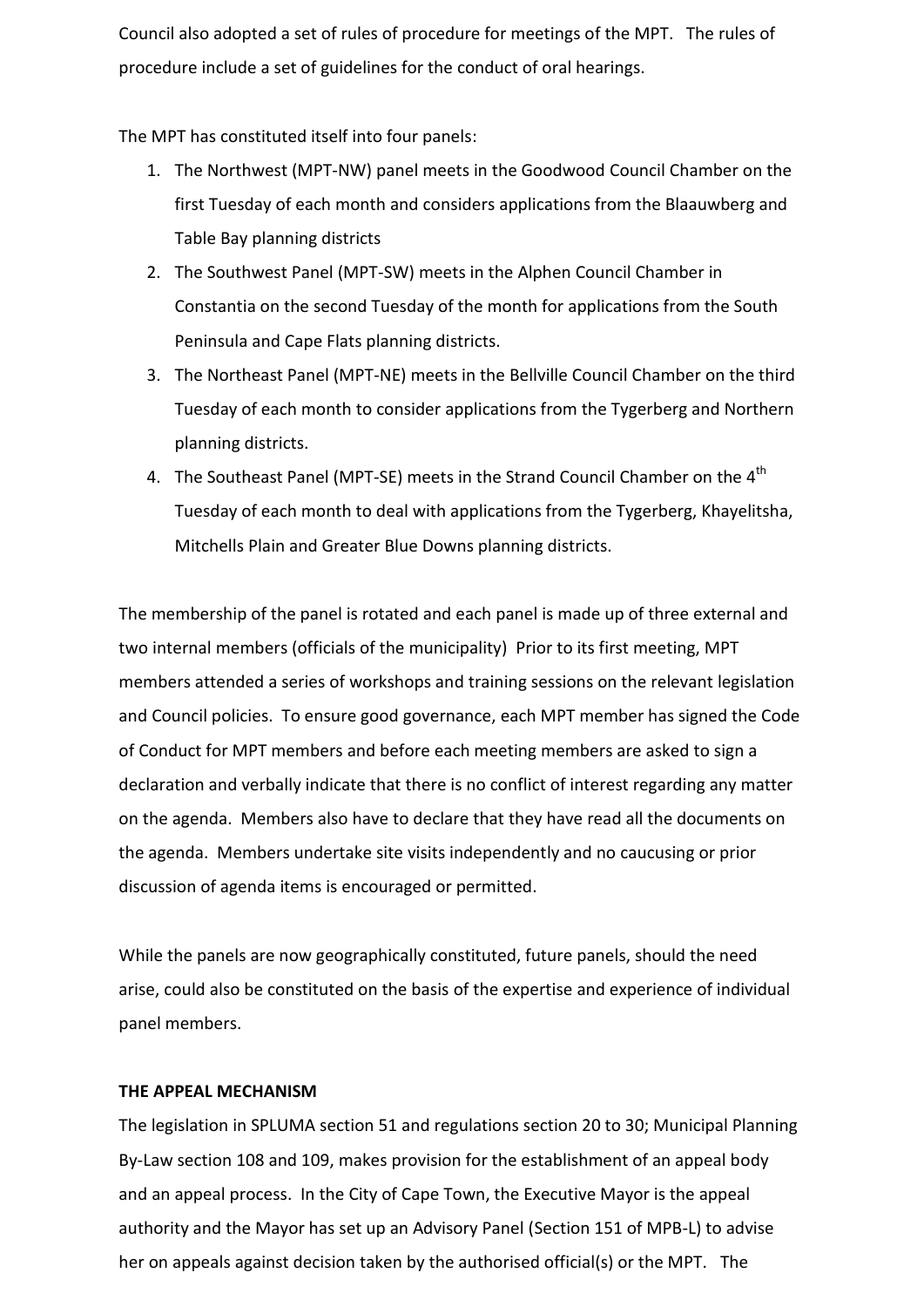Advisory Panel is comprised of members of the Mayoral Committee and when deciding on an appeal must be guided by the same criteria as the MPT. The Executive Mayor has also appointed a Technical Adviser to advise and assist with regard to matters forming part of an appeal. The Appeal Authority and the Advisory Panel are also at liberty to make use of specialist advice should they deem it to be necessary.

#### **MPT's in the WESTERN CAPE PROVINCE and OTHER METROS**

Most of the municipalities in the Western Cape have made good progress with meeting the readiness requirements for the establishment of MPT's. Knysna, Oudtshoorn and Cederberg have not yet established MPT's. In the Eden District a Joint MPT has been set up which includes Bitou, George, Hessequa, Kannaland and Mosselbay.

With regard to the metropolitan councils – in KZN, MPT's have been established in eThekweni and Umzunduzi but are not yet fully operational. In Gauteng the MPT's in Johannesburg and Tswane are fully established but Ekurhuleni is yet to start. In the Free State the Mangaung MPT has been in operation since December 2015. A great deal of preparatory work has been done in the Eastern Cape but the Nelson Mandela Bay municipality and the Buffalo City municipality have not yet established their MPT's.

#### **SOME INITIAL OBSERVATIONS**

After 18 panel meetings of the MPT the following observations can be made:-

- 1. Decisionmaking on planning matters in the City of Cape Town is still in the transition phase. There is a backlog of 700 applications which were submitted before 1 July 2016 and must be approved by officials, sub-councils, SPELUM (Spatial Planning and Land use Management Committee). The slow transition has enabled a measured and methodical approach to the phasing in of the Municipal Planning Tribunal.
- 2. There is a keen awareness of the importance and cost of time in land development processes. Every single application has thus far been dealt with expeditiously. In the few cases where reports have been referred back it was because of lack of clarity in terms of policies or incorrect interpretation of Policy. In two cases the reports were considered by an MPT panel the following week.
- 3. The clarification of roles in the legislation will facilitate objective decisionmaking. In brief, Council can focus on its role as the legislature and policy making body, officials are advisors on policy, prepare submissions to the MPT and implement Council decision; the MPT is the independent decisionmaking body. Councillors may at any time give notice of their intention to participate in an oral hearing.